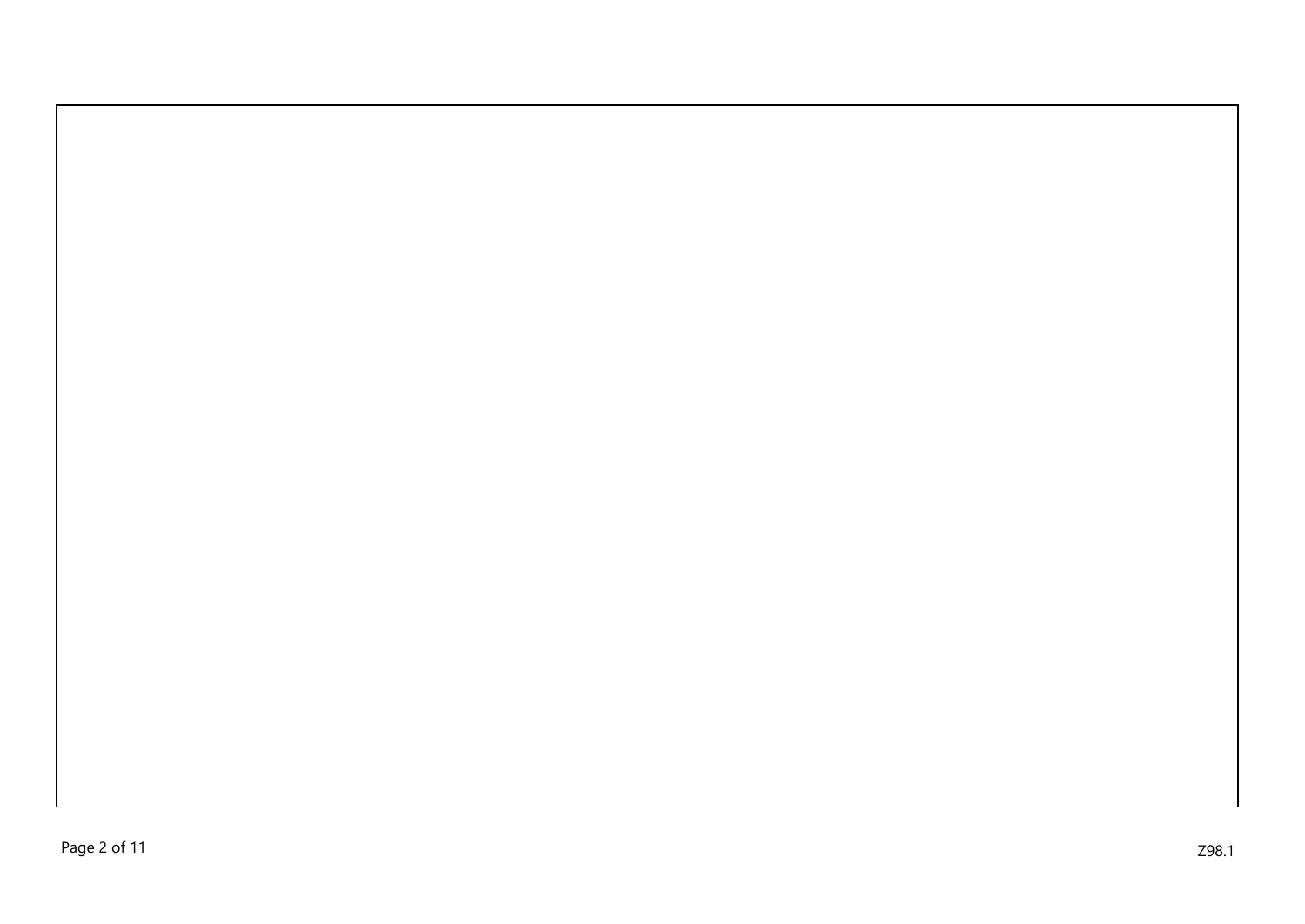| #              | Island                 | House Name                     | Name                  | Sex       | National ID | ، ه ، ره<br>مربح بمرت                                      | يترمثر                                  |
|----------------|------------------------|--------------------------------|-----------------------|-----------|-------------|------------------------------------------------------------|-----------------------------------------|
|                | AA. Feridhoo           |                                |                       |           |             |                                                            |                                         |
|                | AA. Feridhoo           | Fehivina                       | Ali Shamil            | M         | A280835     | ۇروپىر                                                     |                                         |
| $ 2\rangle$    | AA. Feridhoo           | Moonimaage                     | Mohamed Faiz          | M         | A279931     | دو سرچ ی                                                   |                                         |
|                | AA. Rasdhoo            |                                |                       |           |             |                                                            |                                         |
| 3              | AA. Rasdhoo            | <b>Red Flower</b>              | Faaris Mohamed        | ${\sf M}$ | A280649     | ، ە ە » ر<br>بر ، تو ترە بىر                               | و ره ر و<br>رنگرونر<br>ۇ بر مە          |
|                | ADh. Hangnaameedhoo    |                                |                       |           |             |                                                            |                                         |
| $\overline{4}$ | ADh.<br>Hangnaameedhoo | Isthafaage                     | Ali Mumthaz           | M         | A012838     | ە رەرى<br>مەسىمى تۈ ئ                                      | أرشح ودهوم                              |
|                | GA. Kolamaafushi       |                                |                       |           |             |                                                            |                                         |
| $\overline{5}$ | GA. Kolamaafushi       | Sosunge                        | Hussain Haaniu Habeeb | M         | A224643     | <u>م</u> مەسىرى                                            |                                         |
|                | Gn. Fuvahmulah         |                                |                       |           |             |                                                            |                                         |
| 6              | Gn. Fuvahmulah         | Dhiguvaandu. Kulhlhavahge      | Hassan Ibrahim        | M         | A092604     | و په روه ده ده ده و<br>ترن و سو <sup>ه .</sup> سه نرو پر د | ئەسكەر مەھەردى<br> -                    |
| 7              | Gn. Fuvahmulah         | Miskihmagu. Noorange           | Hussain Ibrahim       | M         | A058860     |                                                            | ج سکه شهر مصر محمد برد                  |
|                | HDh. Nolhivaran        |                                |                       |           |             |                                                            |                                         |
| 8              | HDh. Nolhivaran        | Fini Villa                     | Seeniyaaz Saeed       | M         | A227984     | و سره څه<br>ر                                              | سوسرور مسكرور                           |
|                | Lh. Hinnavaru          |                                |                       |           |             |                                                            |                                         |
| 9              | Lh. Hinnavaru          | Unimaage                       | Ahmed Naushad         | M         | A258061     | لرميري                                                     | رەرو سەرھەر                             |
| Male'          |                        |                                |                       |           |             |                                                            |                                         |
| $10\,$         | Male'                  | Dhaftharu. No Dh R 3219        | Mohamed Fazam         | M         | A124516     | رەر دېم سرس 3219 دىر                                       | وره روه دره                             |
| 11             | Male'                  | M. Fehifarudhaage Irumatheebai | Mohamed Saiban        | M         | A361349     | د . ژبرز پرتر د بر پر د پره د                              | سەرە ئىر<br>و ر ە ر و<br>ز بر بر تر تر  |
| N. Landhoo     |                        |                                |                       |           |             |                                                            |                                         |
| 12             | N. Landhoo             | Uraha                          | Ahmed Shahir          | M         | A207531     | ەرىر                                                       | رەرد شەرد<br>مەردىس شەرىر               |
| N. Miladhoo    |                        |                                |                       |           |             |                                                            |                                         |
| 13             | N. Miladhoo            | Milaan                         | Abdul Muhsinu Yahyaa  | ${\sf M}$ | A210205     | و دڅش                                                      | גם כם כם הם ב<br>גישות כביג היות וקיגות |
| 14             | N. Miladhoo            | Nalahiyaage                    | Hussain Ali           | M         | A208792     | ىر ئەرەپرى<br>سرى <i>جە بى</i> رى                          | يز سكهر شركت كركسي                      |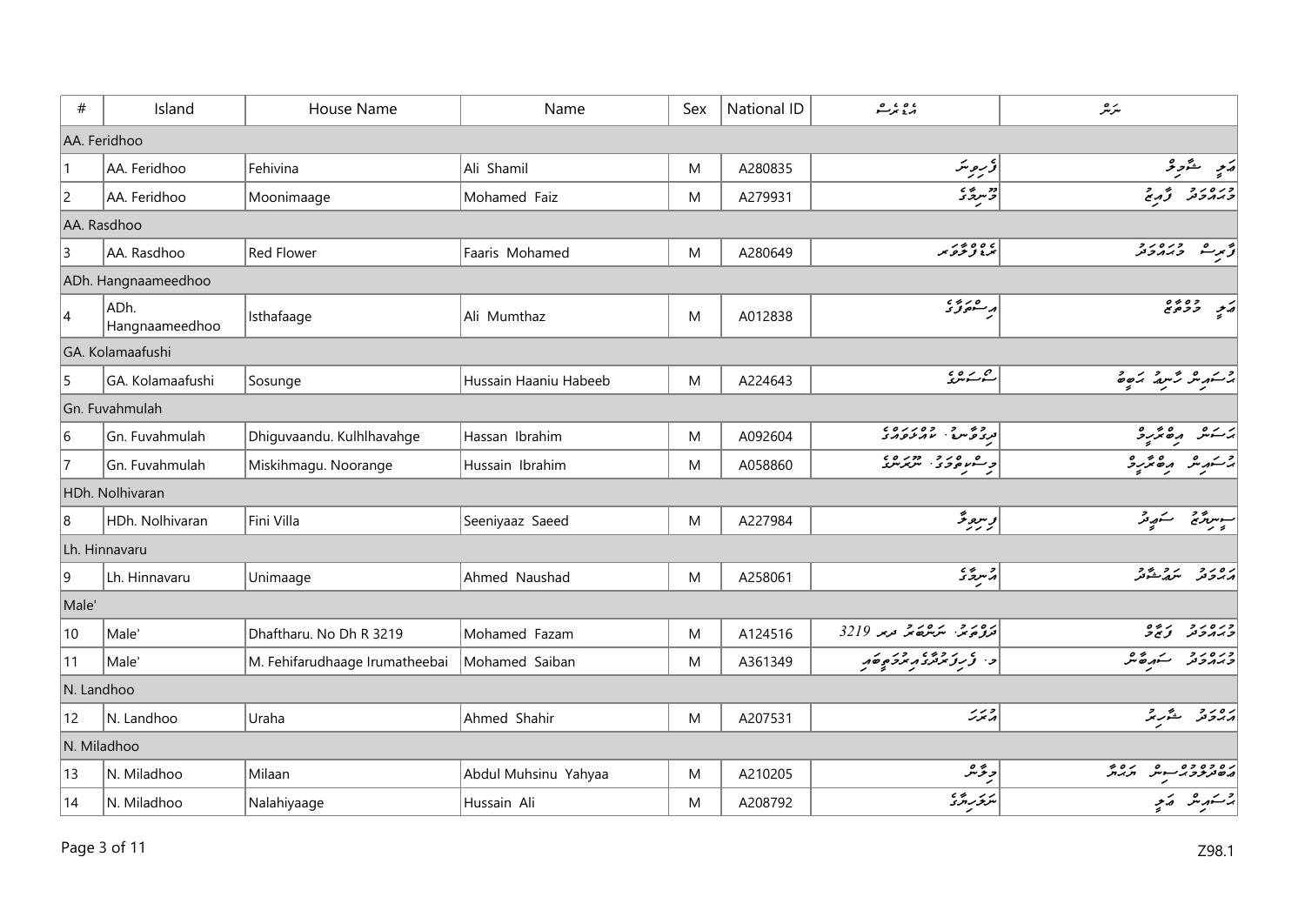|    | R. Inguraidhoo |             |                        |   |         |              |                                                  |                          |
|----|----------------|-------------|------------------------|---|---------|--------------|--------------------------------------------------|--------------------------|
| 15 | R. Inguraidhoo | Moomiyaage  | Abdullah Saalim        | M | A246163 | دو پرې       | ستكور                                            | <mark>بر صور</mark> الله |
|    | R. Ungoofaaru  |             |                        |   |         |              |                                                  |                          |
| 16 | R. Ungoofaaru  | Gulshan     | Mohamed Madhhoon       | M | A245067 | ئۇشكەنگە     | כנסנכ נכפכ<br>כ <i>ה</i> תכנ <sub>י</sub> כנקרית |                          |
|    | S. Maradhoo    |             |                        |   |         |              |                                                  |                          |
| 17 | S. Maradhoo    | Hudhu Hiri  | Ilbrahim Maazin Jameel | M | A287080 | ر<br>روزبر   | دەنگەر ئۇزىر قادىر                               |                          |
|    | Sh. Milandhoo  |             |                        |   |         |              |                                                  |                          |
| 18 | Sh. Milandhoo  | Green House | Ibrahim Husnee         | M | A084830 | د بر سر د م  | ۔۔سر                                             | لرەممەر ۋ                |
| 19 | Sh. Milandhoo  | Havaas      | Hussain Nashid         | M | A319348 | ىر پەر       |                                                  | پر کے مر مگر شونٹر       |
|    | Th. Guraidhoo  |             |                        |   |         |              |                                                  |                          |
| 20 | Th. Guraidhoo  | Valuge      | Ali Sanaah             | M | A406794 | ر و ،<br>حرن |                                                  | سەيدىر<br>ەتىر           |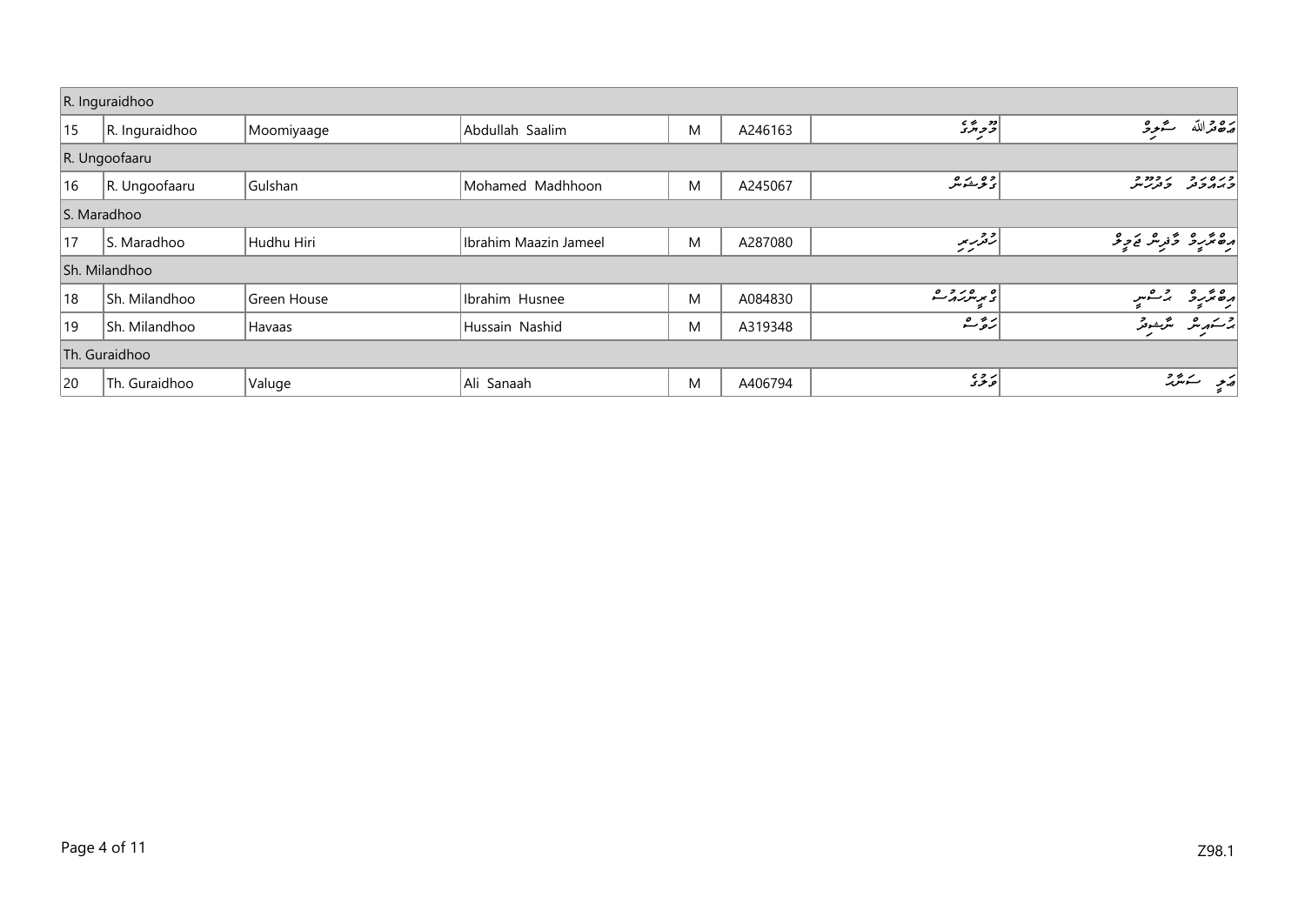## *w7qAn8m?sCw7mRo>u;wEw7mRw;sBo<*

| ' مرمر | 'يئرىثر: |
|--------|----------|
|        |          |
|        |          |
|        |          |

## *w7q9r@w7m>sCw7qHtFoFw7s;mAm=q7w7qHtFoFw7s;*

| ىر تە | $\mathcal{O} \times$<br>$\sim$ | $\sim$<br>. . | لترنثر |
|-------|--------------------------------|---------------|--------|
|       |                                |               |        |
|       |                                |               |        |
|       |                                |               |        |

| انترنثر: | $^{\circ}$ | يبرهر | $^{\circ}$<br>سرسر |
|----------|------------|-------|--------------------|
|          |            |       |                    |
|          |            |       |                    |
|          |            |       |                    |

| ' ئىرتىر: | سر سر |  |
|-----------|-------|--|
|           |       |  |
|           |       |  |
|           |       |  |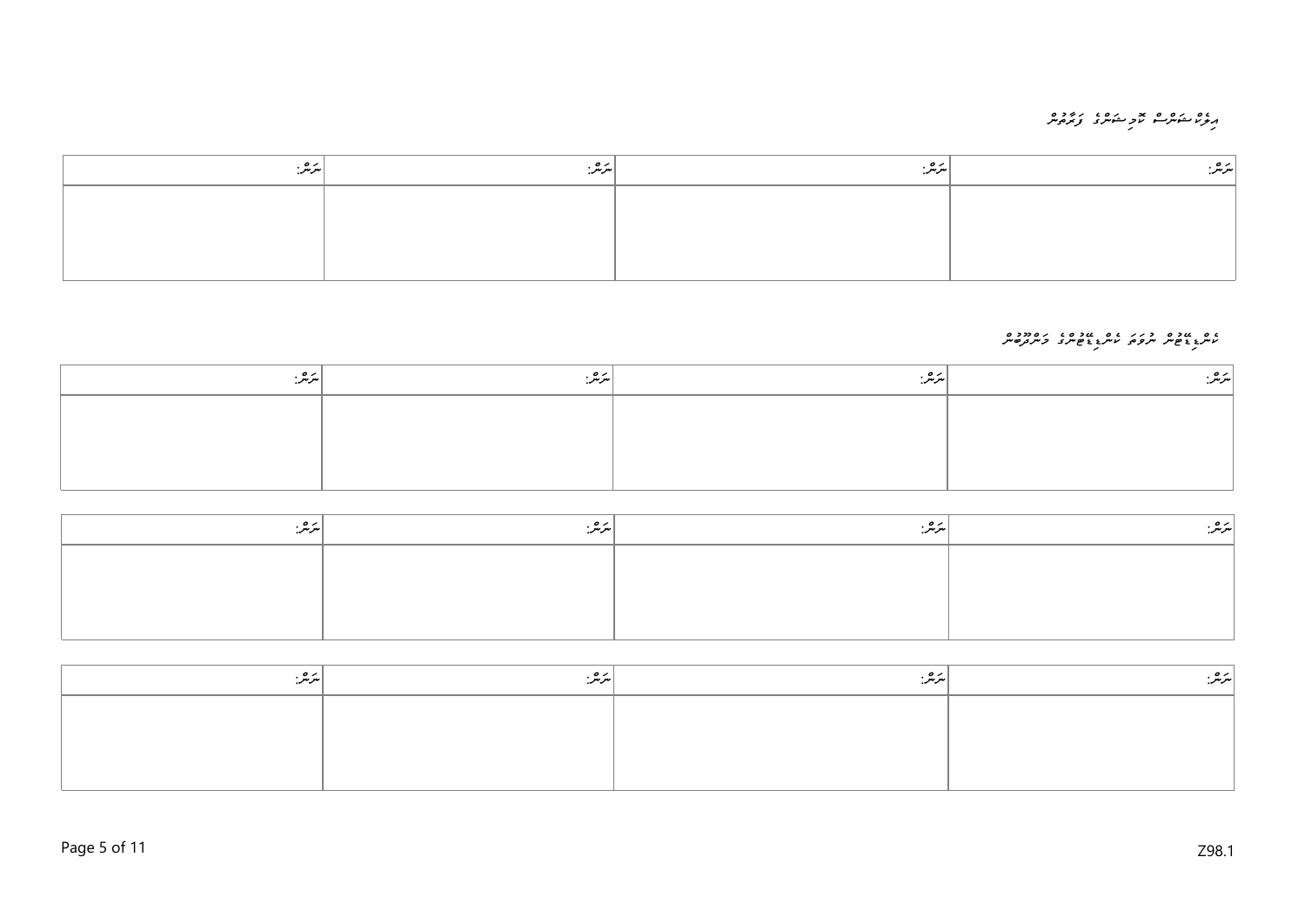| يره. | ο. | ا ير ه |  |
|------|----|--------|--|
|      |    |        |  |
|      |    |        |  |
|      |    |        |  |

| <sup>.</sup> سرسر. |  |
|--------------------|--|
|                    |  |
|                    |  |
|                    |  |

| ىئرىتر. | $\sim$ | ا بر هه. | لىرىش |
|---------|--------|----------|-------|
|         |        |          |       |
|         |        |          |       |
|         |        |          |       |

| $\overline{\phantom{a}}$<br>سرس. | ر ه<br>,,, | . . | 。<br>سرس. |
|----------------------------------|------------|-----|-----------|
|                                  |            |     |           |
|                                  |            |     |           |
|                                  |            |     |           |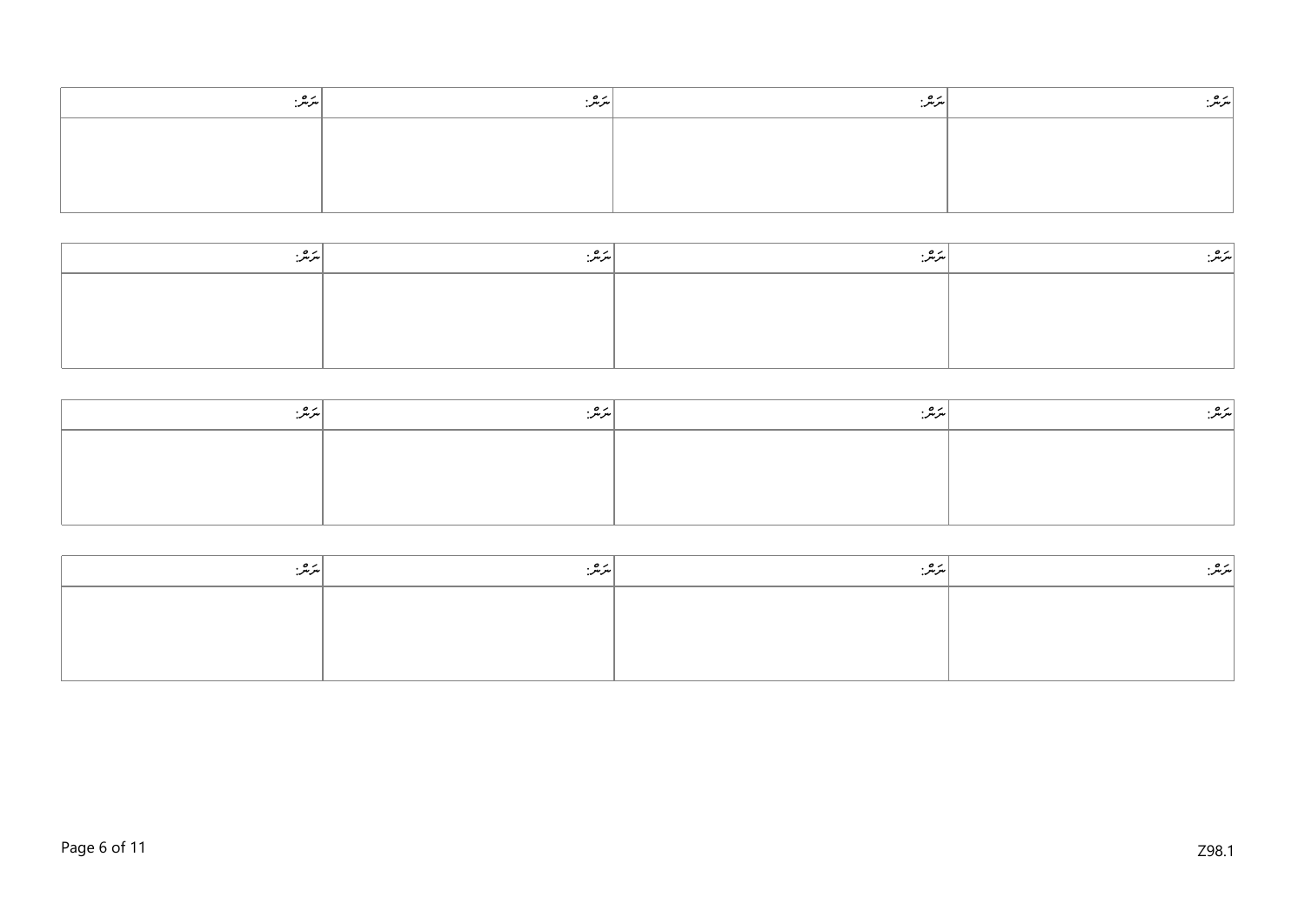| ير هو . | $\overline{\phantom{a}}$ | يرمر | اير هنه. |
|---------|--------------------------|------|----------|
|         |                          |      |          |
|         |                          |      |          |
|         |                          |      |          |

| ىبرىر. | $\sim$<br>ا سرسر . | يئرمثر | o . |
|--------|--------------------|--------|-----|
|        |                    |        |     |
|        |                    |        |     |
|        |                    |        |     |

| الترنثر: | ' مرتكز: | الترنثر: | .,<br>سرس. |
|----------|----------|----------|------------|
|          |          |          |            |
|          |          |          |            |
|          |          |          |            |

|  | . ه |
|--|-----|
|  |     |
|  |     |
|  |     |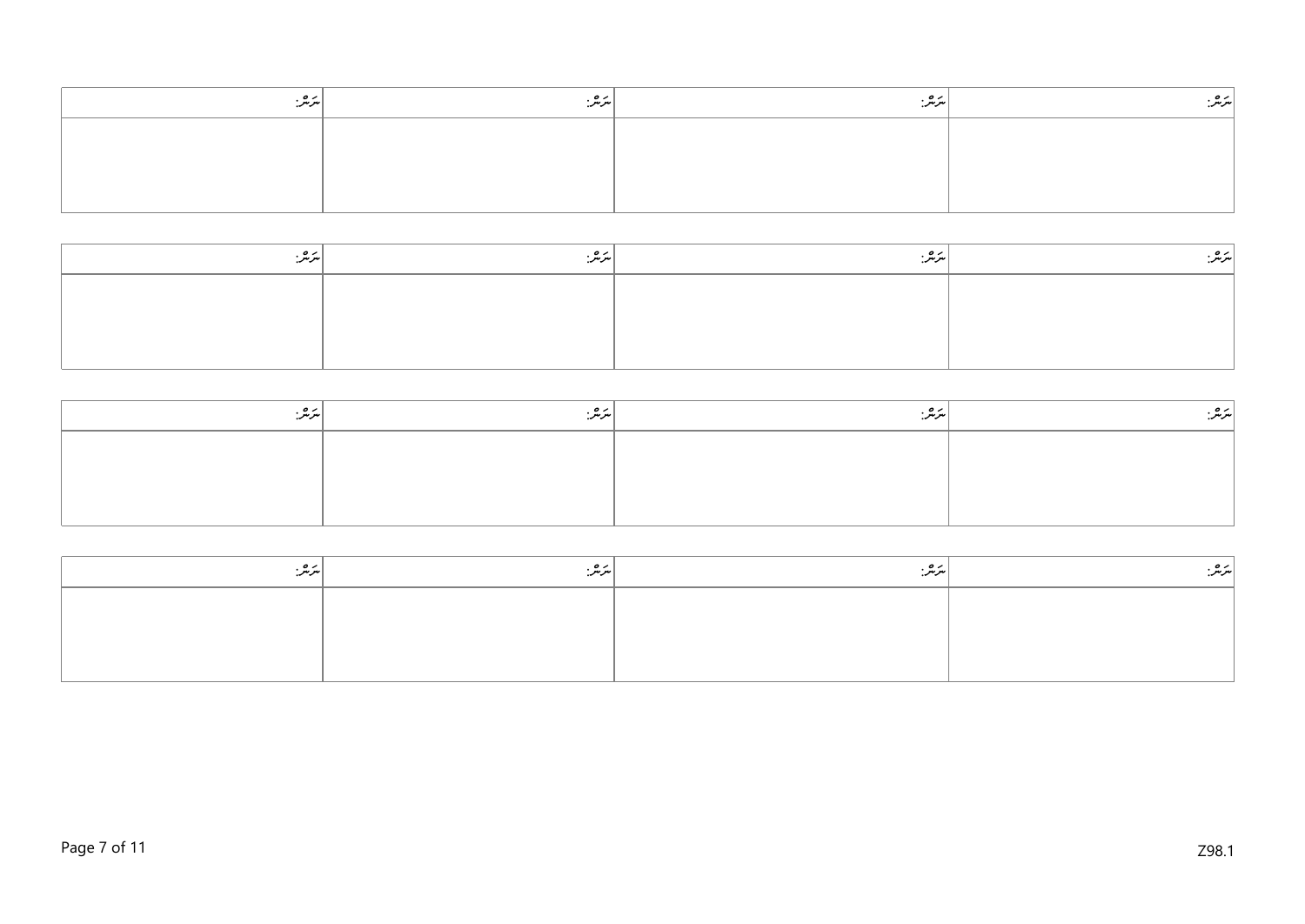| ير هو . | $\overline{\phantom{a}}$ | يرمر | اير هنه. |
|---------|--------------------------|------|----------|
|         |                          |      |          |
|         |                          |      |          |
|         |                          |      |          |

| ىبرىر. | $\sim$<br>ا سرسر . | يئرمثر | o . |
|--------|--------------------|--------|-----|
|        |                    |        |     |
|        |                    |        |     |
|        |                    |        |     |

| 'تترنثر: | 。<br>,,,, |  |
|----------|-----------|--|
|          |           |  |
|          |           |  |
|          |           |  |

|  | . ه |
|--|-----|
|  |     |
|  |     |
|  |     |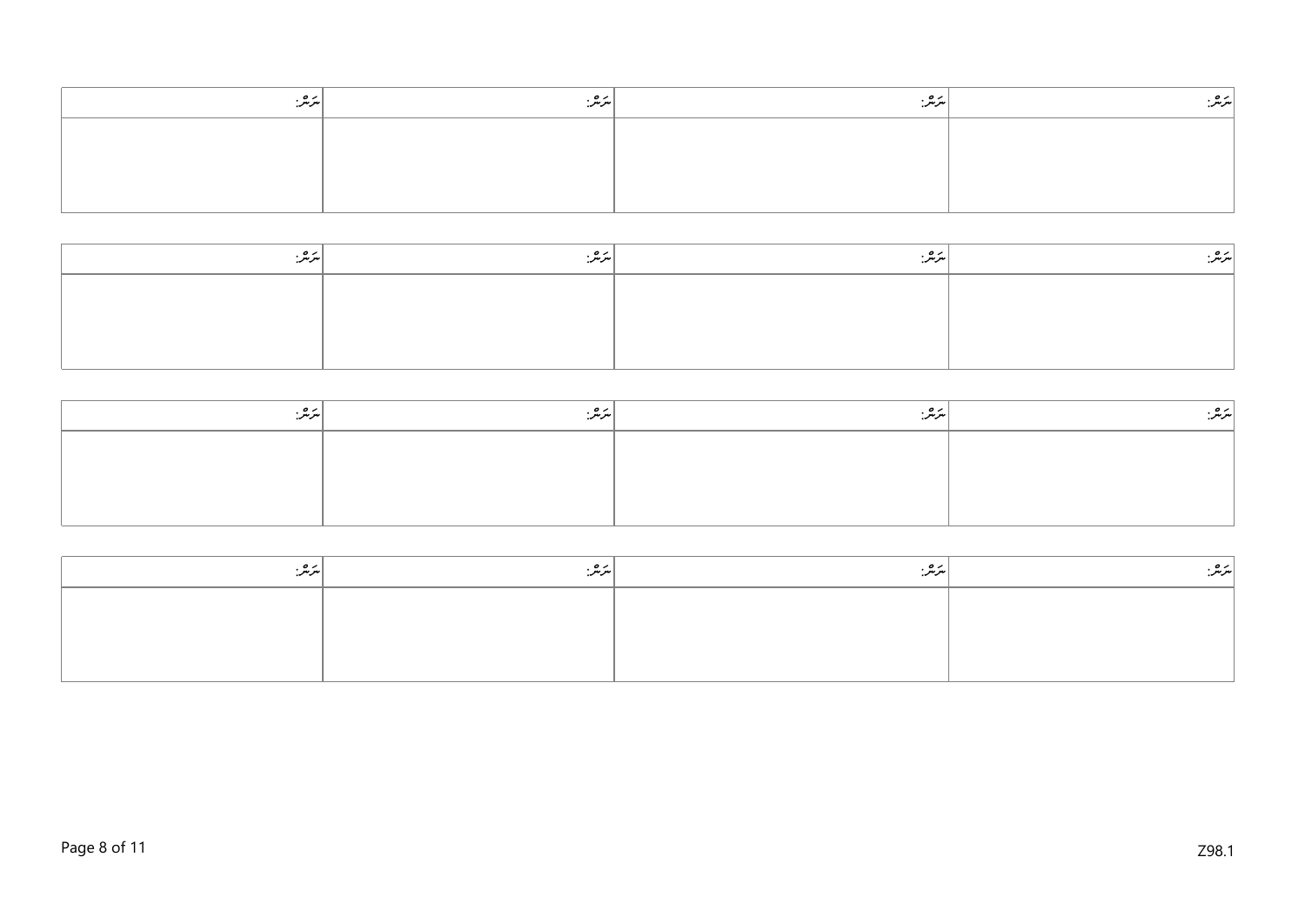| $\cdot$ | 。 | $\frac{\circ}{\cdot}$ | $\sim$<br>سرسر |
|---------|---|-----------------------|----------------|
|         |   |                       |                |
|         |   |                       |                |
|         |   |                       |                |

| يريثن | ' سرسر . |  |
|-------|----------|--|
|       |          |  |
|       |          |  |
|       |          |  |

| بر ه | 。 | $\sim$<br>َ سومس. |  |
|------|---|-------------------|--|
|      |   |                   |  |
|      |   |                   |  |
|      |   |                   |  |

| 。<br>. س | ىرىىر |  |
|----------|-------|--|
|          |       |  |
|          |       |  |
|          |       |  |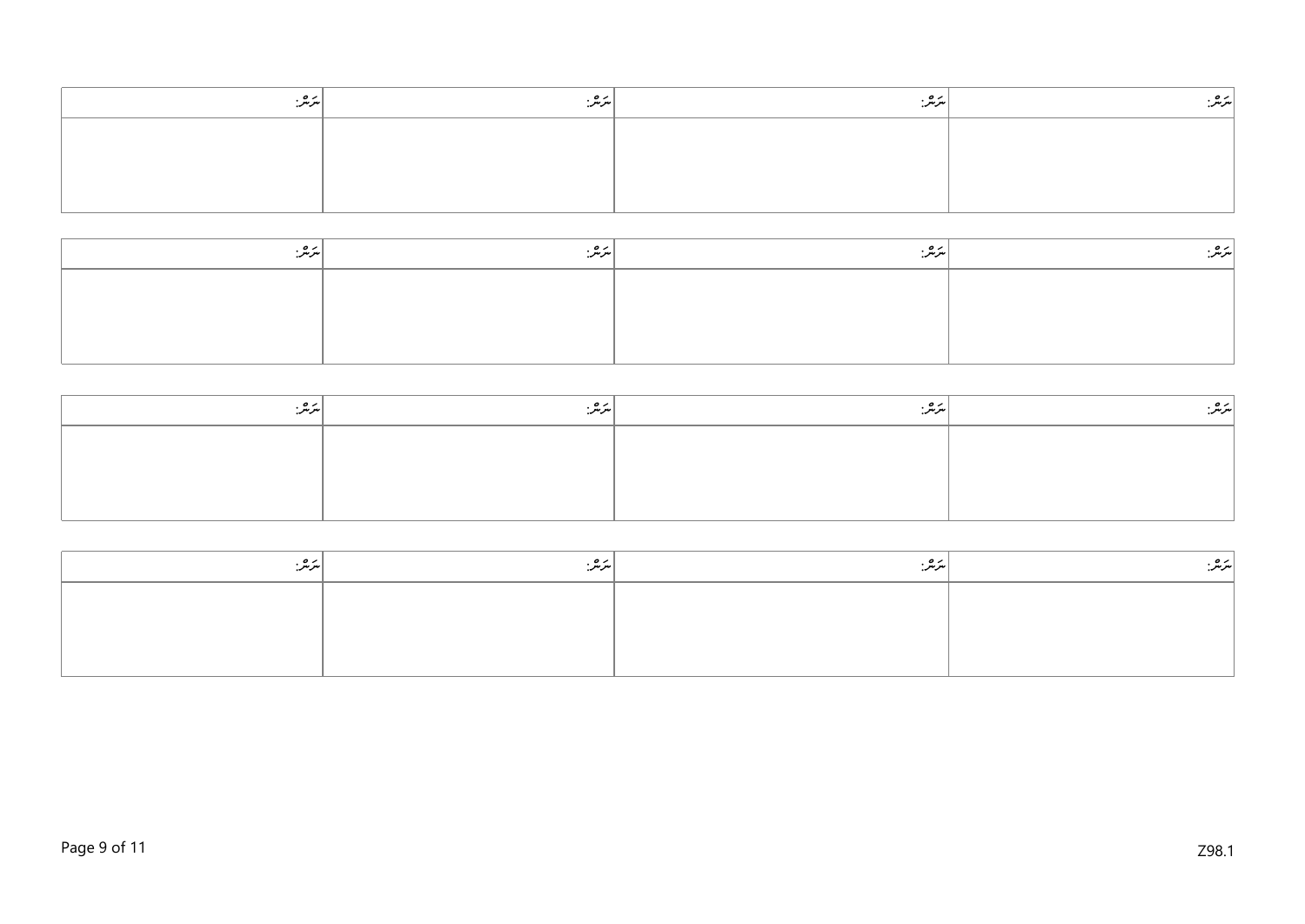| ير هو . | $\overline{\phantom{a}}$ | يرمر | اير هنه. |
|---------|--------------------------|------|----------|
|         |                          |      |          |
|         |                          |      |          |
|         |                          |      |          |

| ىبرىر. | $\sim$<br>ا سرسر . | يئرمثر | o . |
|--------|--------------------|--------|-----|
|        |                    |        |     |
|        |                    |        |     |
|        |                    |        |     |

| نتزيتر به | 。 | 。<br>سرسر. | o <i>~</i> |
|-----------|---|------------|------------|
|           |   |            |            |
|           |   |            |            |
|           |   |            |            |

|  | . ه |
|--|-----|
|  |     |
|  |     |
|  |     |